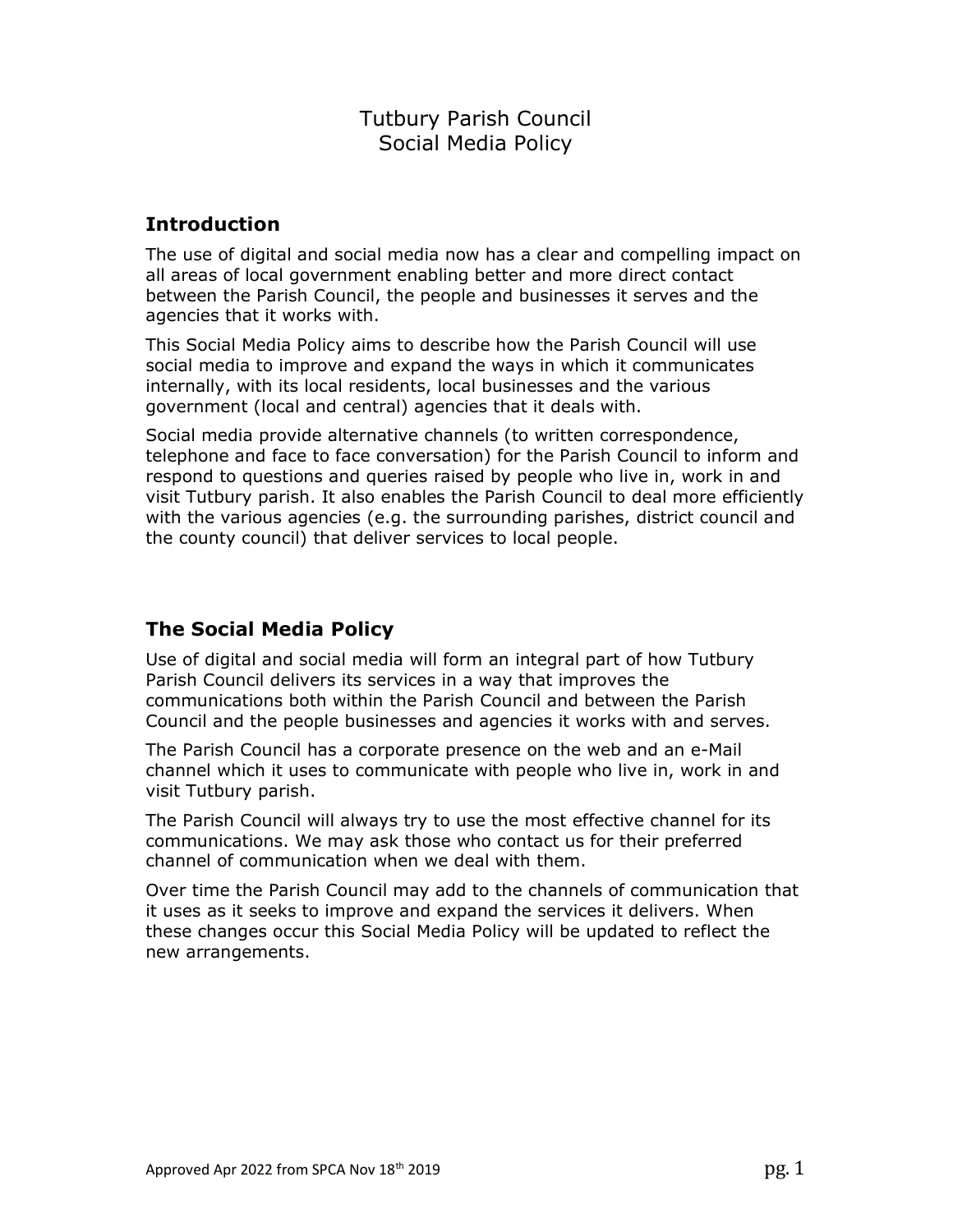### Our rules and expectation

Most online communities have their own rules and guidelines, which we will always abide by.

We promise that any communications (this includes all content on the Parish Council's web site) from the Parish Council will meet the following criteria:

• be civil, tasteful and relevant;

• not contain content that is unlawful, libellous, harassing, defamatory, abusive, threatening, harmful, obscene, profane, sexually oriented or racially offensive;

• not contain content copied from elsewhere, for which we do not own the copyright;

• not contain any personal information, other than necessary basic contact details;

• If it is official Council business it will be moderated by either the Chair/Vice Chair of the Council or the Clerk to the Council;

• social media will not be used for the dissemination of any political advertising or be politically biased.

Equally, we expect any communications to the Parish Council to meet the following criteria:

• be civil, tasteful and relevant;

• not contain content that is unlawful, libellous, harassing, defamatory, abusive, threatening, harmful, obscene, profane, sexually oriented or racially offensive;

• not contain content copied from elsewhere, for which the enquirer does not own the copyright;

• not sending large volumes of the same message (also called "spamming");

• not to contain anyone's personal information, other than necessary basic contact details;

### Channels and responsibilities

#### Parish Council website

Our web site is hosted by GoDaddy and is normally continuously available.

The Parish Council will maintain one web site

http://tutburyparishcouncil.co.uk

The Clerk to the Parish Council is responsible for publishing content to the web site.

The Chair of the Parish Council is responsible for approving content on the web site prior to its publication.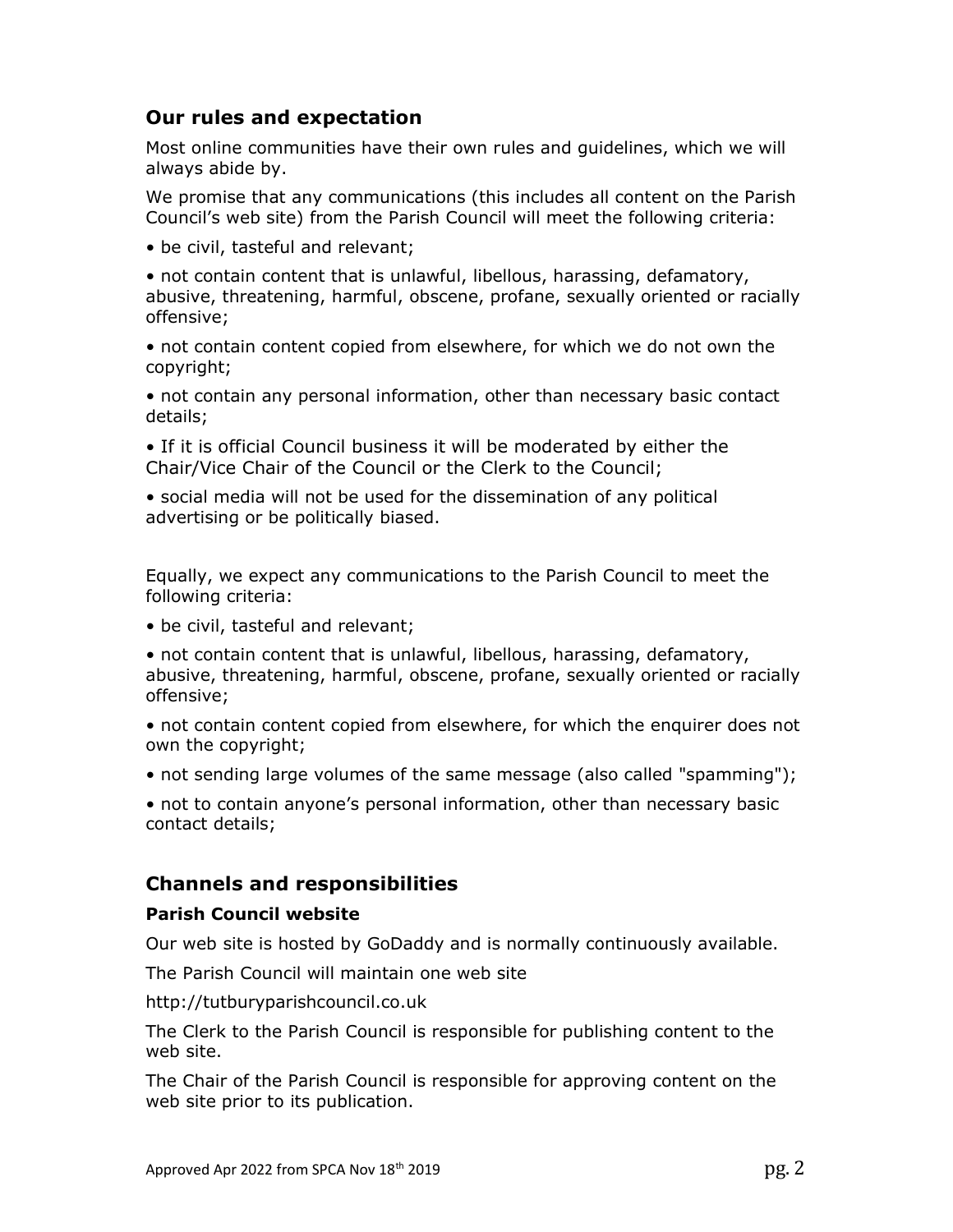Where the Chair of the Parish Council is unavailable the Vice Chair of the Parish Council will deputise.

Where necessary, we may direct those contacting us to our website to see the required information, or we may forward their question to one of our Parish Councillors for consideration and response.

We may not respond to every comment we receive particularly if we are experiencing a heavy workload.

The Parish Council may, at its discretion, allow and enable approved local groups to have and maintain a presence on its website for the purpose of presenting information about the group's activities. The local group would be responsible for maintaining the content and ensuring that it meets the Parish Council's "rules and expectation" (see previous page) for the web site. The Parish Council reserves the right to remove any or all of a local group's information from the web site if it feels that content does not meet the Parish Council's "rules and expectation" for its web site.

Where content on the web site is maintained by a local group it should be clearly marked that such content is not the direct responsibility of the Parish Council.

#### Parish Council e-Mail channel

Our e-Mail account is monitored mainly during office hours, Monday to Friday, and we aim to reply to all questions sent as soon as we can and within 5 working days.

The Parish Council will maintain one e-Mail address, currently it is,

clerk@tutbury.staffslc.gov.uk

The Clerk to the Parish Council is responsible for dealing with e-Mail received and passing it on to the relevant Councillor or external agency to deal with.

The recognised procedure for the sending of e-Mails from the Parish Council to local residents, businesses and organisations is that they will be sent by the Clerk to the Parish Council. Where parish councillors need to communicate with local residents, businesses and organisations they should, preferably, keep to the recognised procedure by sending their e-Mail to the Clerk to the Parish Council. Where for reasons of expediency this is not practical the e-Mail concerned must be copied to the Clerk to the Parish Council.

This procedure was adopted to ensure that a complete and proper record of all correspondence is kept.